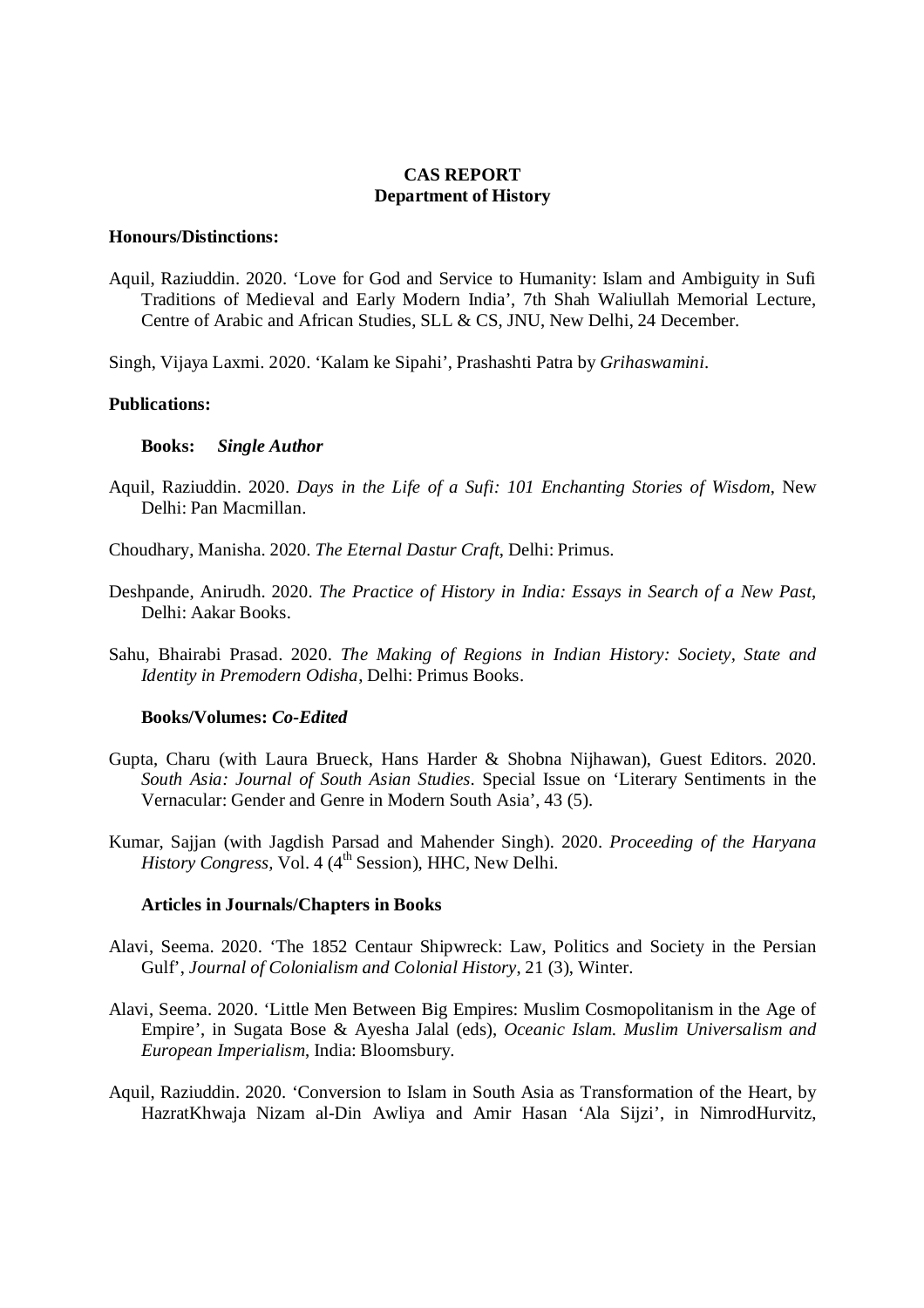Christian C. Sahner, Uriel Simonsohn, and Luke Yarbrough (eds), *Conversion to Islam in the Premodern Age: A Sourcebook*, Oakland: University of California Press.

- Aquil, Raziuddin. 2021. 'Introduction', in *The Gulistan of Shaikh Sa'di Shirazi*, English translation by Major R.P. Anderson, originally published by Thacker Spink and Co., Calcutta in 1861, New Delhi: Manohar.
- Arafath, Yasser. 2021. 'Monsoon Malabar: Religion, Language, Memory and Materiality', *Economic and Political Weekly*, Vol. (4), pp.31-37.
- Arafath, Yasser. 2021. 'Southern Hindutva: Rhetoric, Parivar Kinship and Performative Politics in Kerala, 1925–2015', *Economic and Political Weekly*, Vol. (2), pp. 51-60.
- Arafath, Yasser. 2020. 'Polyglossic Malabar: *Arabi-Malayalam* and the *Muhiyuddinmala* in the Age of Transition (c.1600s-1750s)', *Journal of the Royal Asiatic Society*, pp. 517-539.
- Arafath, Yasser. 2020. 'Arabi-Malayalam Texts: Vernacular Treasures at the British Library', *IshalPaithrkam Journal* (Bilingual), 2 (1), pp.36-42.
- Arafath, Yasser. 2020. 'Pandemics and Otherisation in History', op-ed, *Deshabhimani*, 27 April.
- Arafath, Yasser. 2020. 'The Text That Saw Future: Ibn Khaldun's Muqaddimah and Pandemics', op-ed. *The Telegraph*, 29 June.
- Arafath, Yasser. 2020. 'Mahatma Ayyankali and the Bullock Cart He Rode to Challenge Caste Oppression in 19th-Century Kerala', *Scroll.in*, 5 September.
- Arafath, Yasser. 2020. 'History Repeats itself in Kerala', op-ed. *The Telegraph*, 12 October.
- Choudhary, Manisha. 2020. 'Tracking the Mers: An insight in their History and Culture', 31, *Sodh Sadhana*, pp. 44-54.
- Deshpande, Anirudh. 2020. 'Investigating Marathi Primary Sources: The Struggle Between Survival and Death in the Turbulent 18<sup>th</sup> Century', *Hakara*, Fall. https://www.hakara.in/anirudh-deshpande/.
- Dhar, Parul Pandya. 2020. 'Art in Translation: Icons and Narratives across the Indian Ocean', in *ASEAN-India. Partners of Integration in Asia. Proceedings of the 5th AINTT-Jakarta, 2018,*New Delhi: AIC-RIS, pp. 97-110.
- Govind, Rahul. 2021. 'On the Deity as Juristic Personality: The Religious, The Secular and the Nation in the Ayodhya Dispute and the Ayodhya Judgments (2010 and 2019)', *National Law School of India Review,* 33 (1).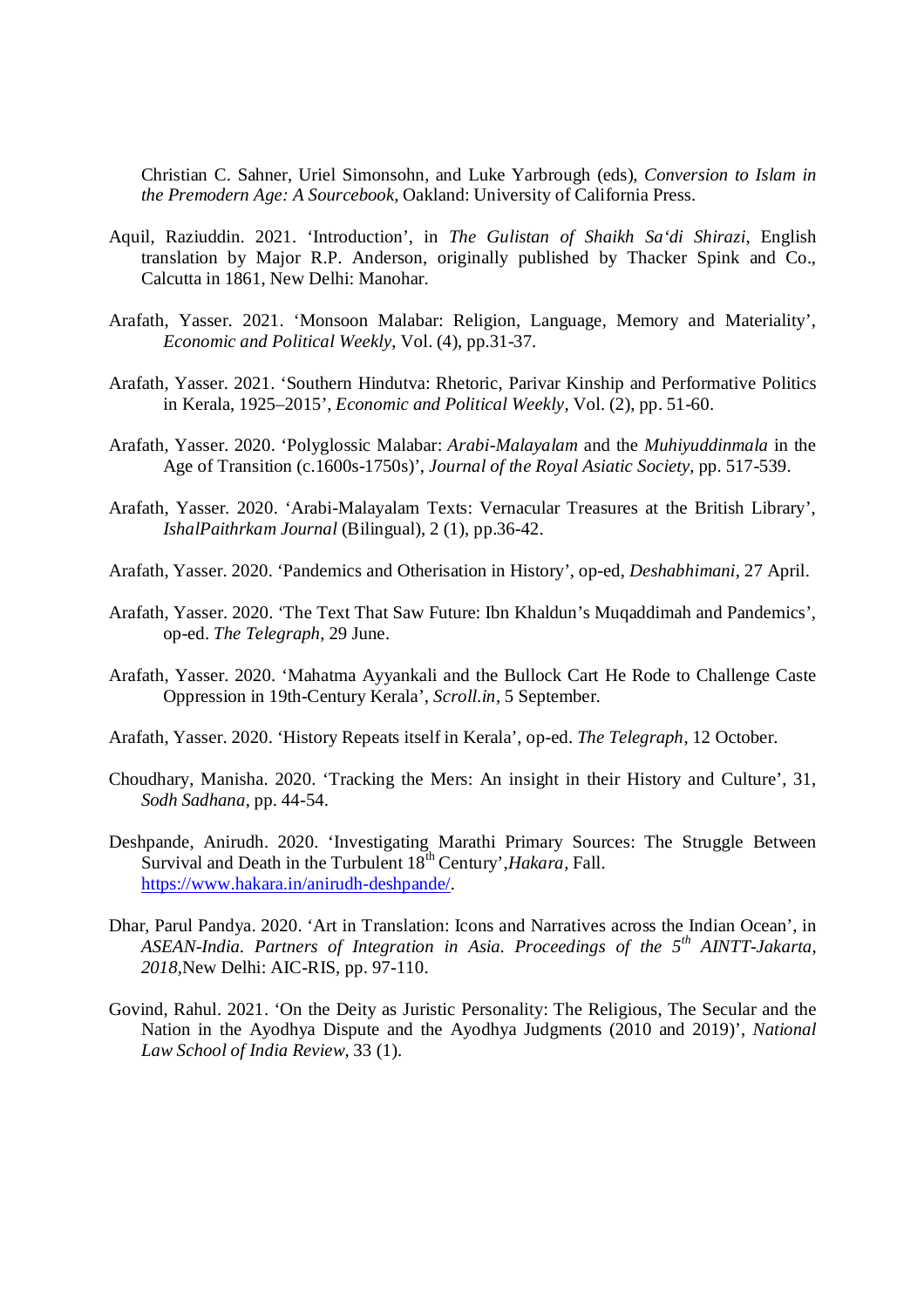- Gupta, Charu (with Laura Brueck, Hans Harder & Shobna Nijhawan). 2020. 'Introduction: Literary Sentiments in the Vernacular: Gender and Genre in Modern South Asia',*South Asia: Journal of South Asian Studies*, 43 (5), pp. 803-16. https://doi.org/10.1080/00856401.2020.1786788
- Gupta, Charu. 2020. 'Masculine Vernacular Histories of Travel in Colonial India: The Writings of SatyadevParivrajak',*South Asia: Journal of South Asian Studies*, 43 (5), pp. 836-59. https://doi.org/10.1080/00856401.2020.1789314
- Gupta, Charu. 2020. 'Women, Gender and Sexuality: Changing Historiographies of Colonial India – A Bibliographical Essay',*Studies in People's History*, 7 (2), pp. 192-204. https://journals.sagepub.com/doi/pdf/10.1177/2348448920951548
- Gupta, Charu. 2020. 'Vernacular Sexology from the Margins: A Woman and a Shudra', *South Asia: Journal of South Asian Studies*, 4 Dec 2020 online. https://doi.org/10.1080/00856401.2020.1824426
- Gupta, Charu. 2020. 'Introduction: Historicizing Gendered Modernities in India', in Amitava Chatterjee (ed.), *Historicizing Gendered Modernities in India*, pp. 1-21, Delhi: Primus Books.
- Gupta, Charu. 2020. 'Dalit Viranganaaur 1857 ka VaikalpikItihaas: Bhartiya SamajshastrameinekUpekshitTathya' [Dalit Heroic Woman and Alternative History of 1857: A Neglect Fact of Indian Sociology] [in Hindi],*BharateeyaSamajshastraSameeksha,* 7 (2), December, pp. 278-95.
- Gupta. Charu. (with K. Satyanarayana & S. Shankar). 2020. 'The Dangers of Social Distancing: Lessons from the History of Caste in India',*British Comparative Literature Association,* Blog on 'Reflections on Culture in the Age of Confinement'. https://bcla.org/culture-and-confinement/
- Gupta. Charu (with K. Satyanarayana & S. Shankar). 2020. 'The History of Caste Has Lessons on the Dangers of Social Distancing', *The Wire*, 1 May*.* https://thewire.in/caste/social-distancing-dangers-india
- Gupta, Charu. 2020. 'Gendering Religious Conversions in Colonial India: Christianity, Clothing and Cartoons',*American Religion (Supplement I),* Forum on 'American Religion, Askew: An Experiment in Global Interpretation', edited by Hillary Kaell, 18 November. https://american-religion.org/askewgupta
- Gupta, Charu. 2021. 'Love Taboos: Controlling Hindu-Muslim Romances',*The India Forum*, 5 February. https://www.theindiaforum.in/article/love-laws-making-hindu-muslim-romances-illegitimate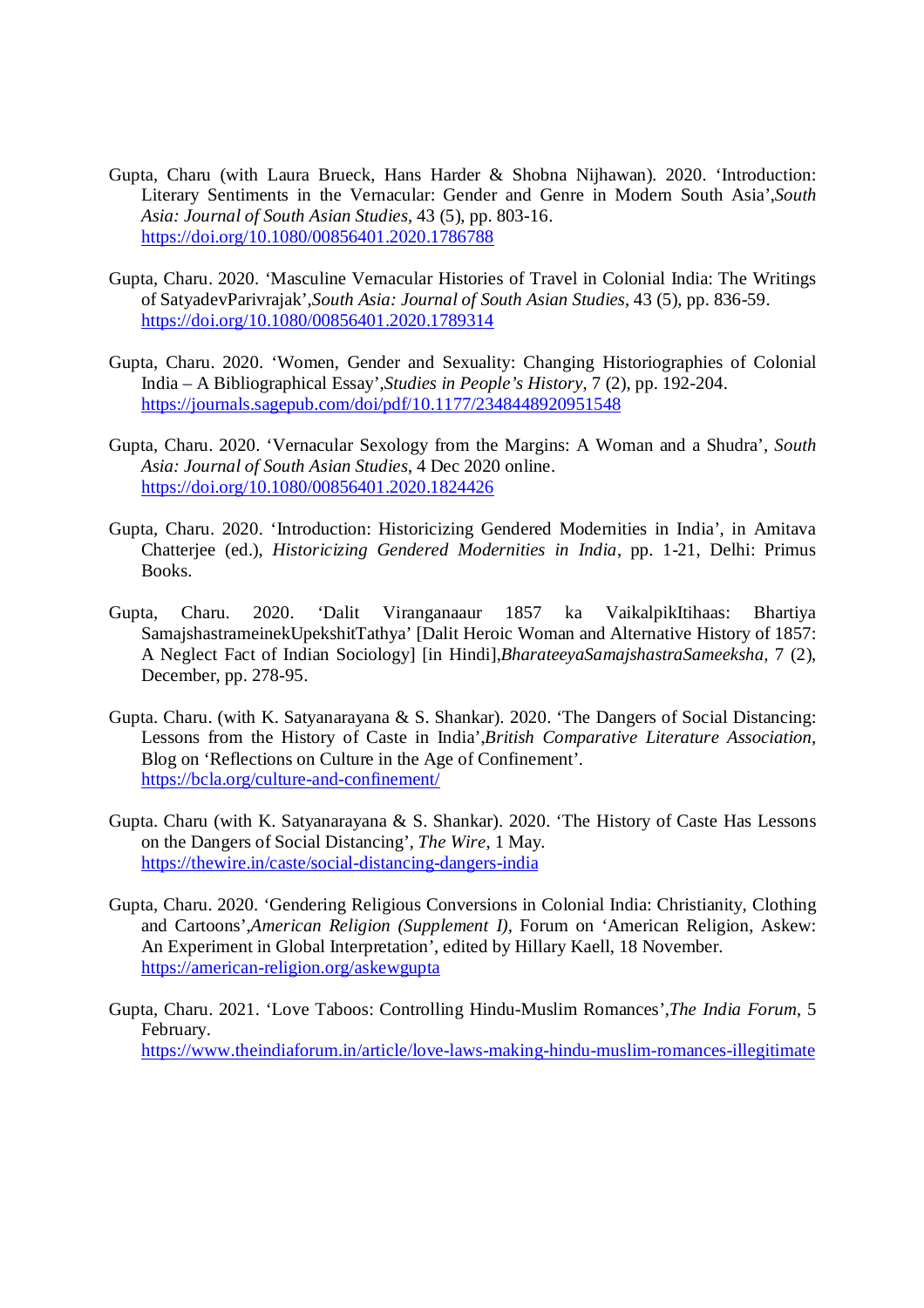- Kumar, Sajjan. 2020. 'पूर्वमध्यकालीनहरियाणामेंवुषभऔरअश्वारोहीप्रकारकेसिक्के :अन्वेषणकेदौरानप्राप्तचारसिक्कोंकेसन्दर्भमें', in*Proceeding of the Haryana History Congress*, Vol. 4 (4<sup>th</sup> Session), HHC, New Delhi, pp. 82-89*.*
- Kumar, Surendra. 2020. 'Society, Knowledge and Space in India during 19<sup>th</sup> and 20<sup>th</sup> Century: A Historical Analysis of Gulamgiri, Kisan Ka Koda, Karma Yoga and Annihilation of Caste', *International Journal of Research in Social Sciences*, 10 (5), May.
- Kumar, Surendra. 2020. 'African Diaspora in Medieval Deccan: A Historical Analysis from 14<sup>th</sup> to 17thCentury', *International Journal of Research in Social Sciences*, 10 (10), October.
- Misra, Sanghamitra. 2021.'Peasants, Colonialism, and Sovereignty: The Garo Rebellions in Eastern India', *Modern Asian Studies,* pp. 1-37.
- Rai, Santosh Kumar. 2020. 'Pandemic and Gandhi: References and Messages (**महामारीऔरगांधी : सÆदभªऔरसंदेश**)', *Online Publication*, 28 April. https://hindi.news24online.com/india/pandemic-and-gandhi-references-and-messages/9572/
- Rai, Santosh Kumar. 2020. 'Memory of Mahatma Gandhi on the Pretext of Coronavirus (**कोिवडसेजंगम¤गांधीके गुर**)', *NavBharat Times*, 16 May. https://blogs.navbharattimes.indiatimes.com/nbteditpage/memory-of-mahatma-gandhi-onthe-pretext-of-coronavirus/
- Singh, Vijaya Laxmi. 2020. 'Corona Virus se Sangharsh', *Grihaswamini,* May.
- Singh, Vijaya Laxmi. 2020. 'PremchandkiKahaniyon ka AitihasikParipekshya', *Grihaswamini,*  July.
- Singh, Vijaya Laxmi. 2020. 'BharatiyaRashtryaAndolanmeinMahilayen', *Grihaswamini,*  August.
- Singh, Vijaya Laxmi. 2020. 'Atmkatha: Patna Women's College and mera Cricket ka Khel', *Grihaswamini,* November.
- Singh, Vijaya Laxmi. 2020. 'Gender Environment and Sustainable Development: Historical Perspective', in *Hand Book: Environment Gender and Culture Change*, Shivaji College, University of Delhi.
- Singh, Vipul. 2021. 'Governing Fluvial Commons: Alluvion and Diluvion Regulation and Decommonisation', in Prateep Kumar Nayak (ed.), *Making Commons Dynamic,* London and New York: Routledge.
- Singh, Vipul. 2020. 'Water and the Anthropocene', *Current Research Journal of Social Sciences,* 3 (1), pp.3-5.

#### **Seminar/Conference/Webinar Presentations:**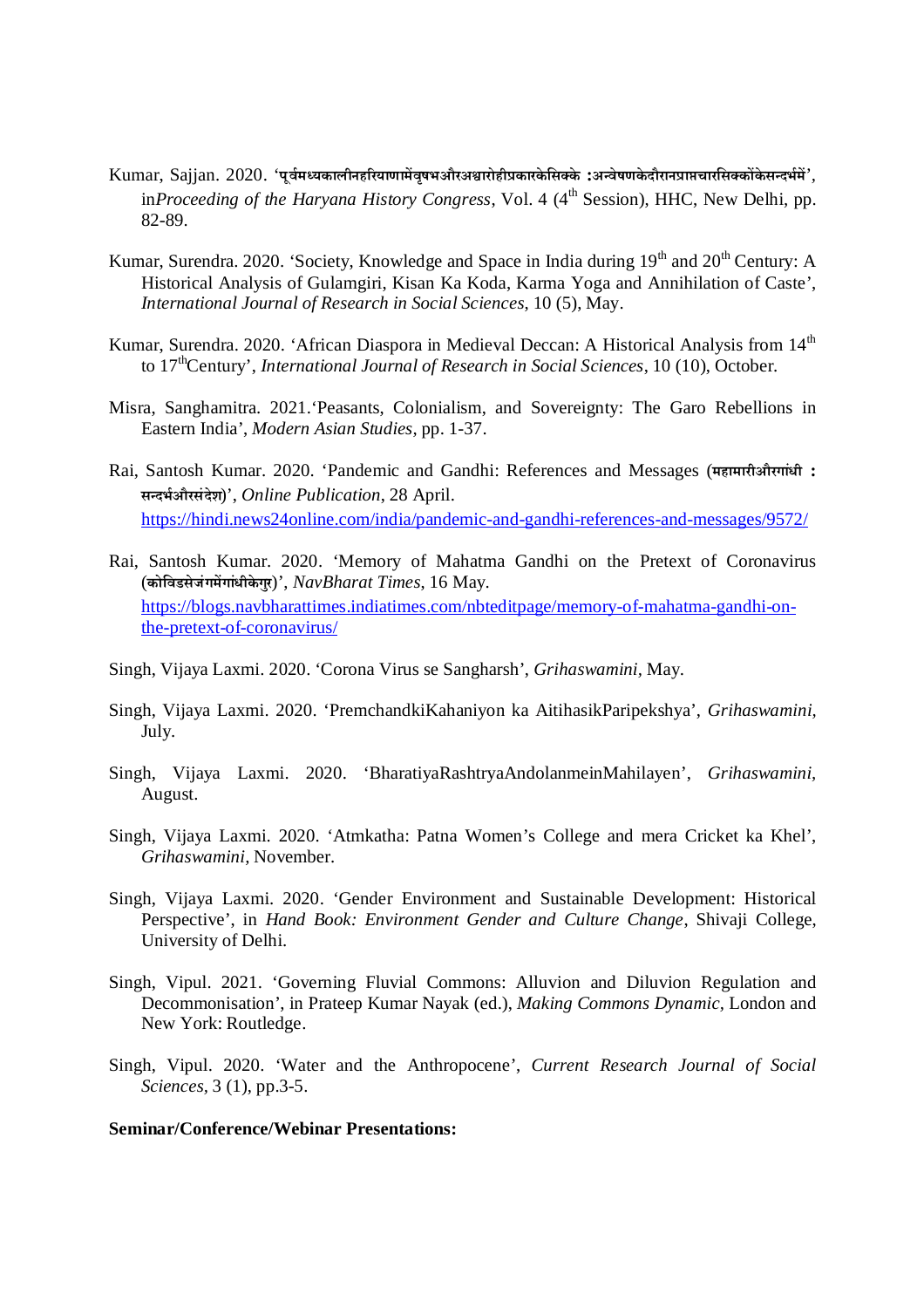#### **International**

- Bawa, Seema. 2020. Chaired Session in International Conference on 'North-East India: A Cross Road of Asian Civilisation', Heritage Society, 21-22 November.
- Deshpande, Anirudh. 2020.'Locating Gandhi in the Context of Modern Education', International Webinar on Colonial Ideology and Nationalism: Revisiting Gandhi and the Nationalistic Discourse in India, organised by Department of History, Sidho-Kanho-Birsha University, Purulia, West Bengal, 6-7 October, 2020.
- Dhar, Parul Pandya. 2020. 'Landscape and Monuments of Interconnectivity in the Lalmai-Mainamati Area, Bangladesh', Presented a paper as an international expert invited by the Department of Archaeology, Bangladesh, for the UNESCO nomination dossier of Lalmai-Mainamati complex, Bangladesh, 11 July.
- Dhar, Parul Pandya. 2020. 'Vision of Act East & 20 Years of Mekong-Ganga Cooperation (MGC)', International seminar organised by the SPRMF, New Delhi, 20 July.
- Dhar, Parul Pandya. 2020. 'Past Forward: Culture and Connectivity between India and the Mekong Heartland', Paper presented at an international seminar to mark 20 years of the MGC Cooperation, Indian Council of World Affairs and ASEAN-India Centre-RIS, Delhi, 5-6 November.
- Dhar, Parul Pandya. 2020. 'The Uses of the Past to Foster Closer Ties: Culture and Soft Power Diplomacy', Session Chair and Participant, 10th Biennial Conference of the Indian Association for Asian and Pacific Studies (IAAPS) in collaboration with Asia Centre, Bangkok and University of Calcutta, 30-31 October.
- Gupta, Charu. 2020. 'Colonialism, Sex, Disease', Webinar Series on 'Theory and Practice: Transnational Conversations on Gender and Sexuality', organised by CSGS, Ashoka University and New York University, 2 December. https://www.youtube.com/watch?v=IojWz1t-ISQ&t=42s

#### **National**

- Ahmad, Saifuddin. 2020. 'Assimilation and Co-existence: A Perspective from Urdu Literary Tradition in Eighteenth-Century North India', National Conference/Webinar organised by Institute of Objective Studies, New Delhi on Religious Interactions and Cultural Encounters in Medieval India, 27 October.
- Ahmad, Saifuddin. 2020. 'Maulvi Muhammad Barqar and his Delhi Urdu Akhbar in the revolt of 1857: Some Considerations', National Webinar/conference organised by Institute of Objective Studies, New Delhi on Maulvi Muhammad Baqar: A Cultural and Journalistic Icon in Delhi and the Revolt of 1857 in Historical Perspective, 21 November.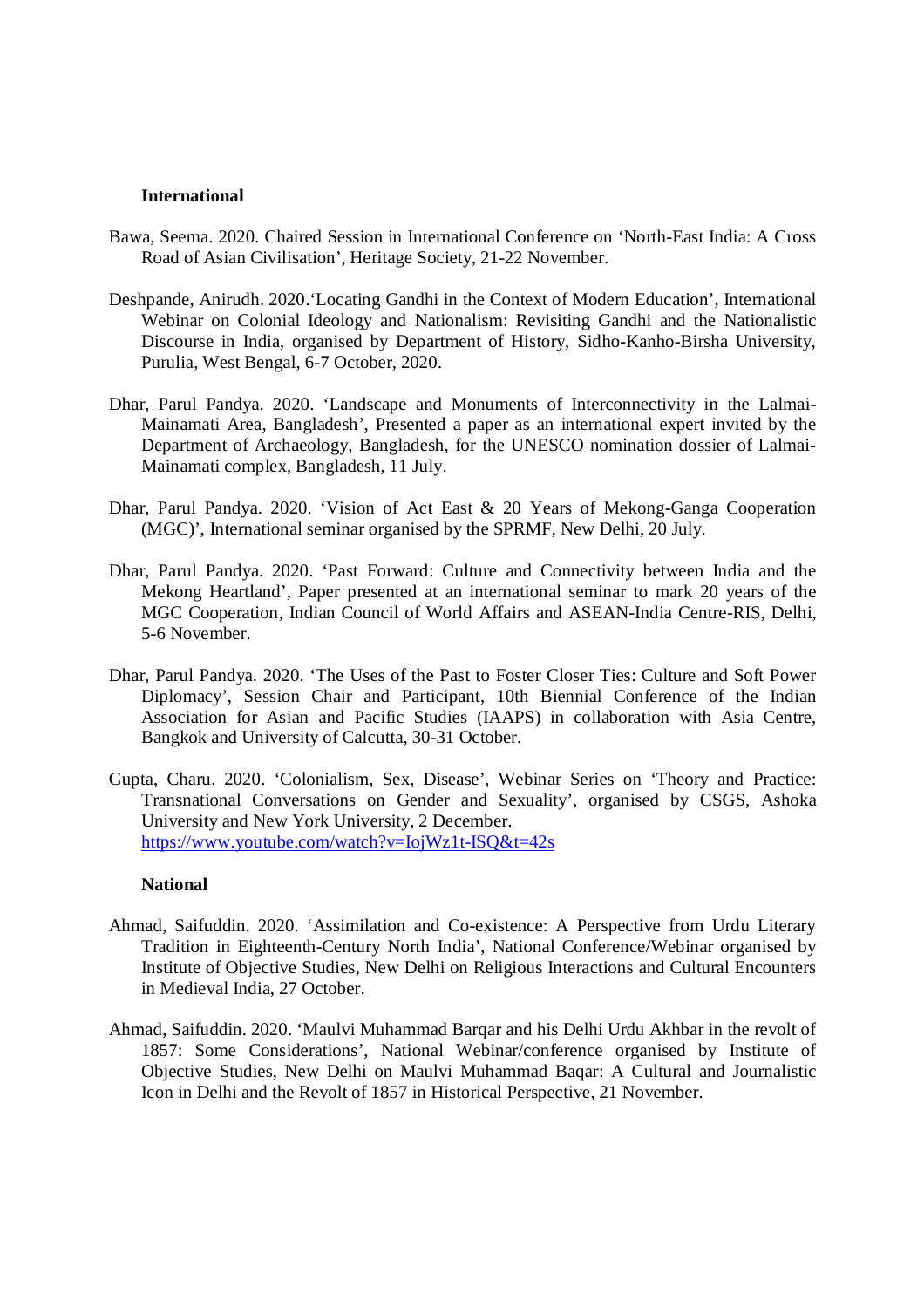- Alavi, Seema. 2020. Book Discussion Webinar, 'Print and Urdu Public: Muslims, Newspapers and Urban Life in colonial India', by Megan Robb, organised by AIRS, Hyderabad, December.
- Bawa. Seema. 2020. 'Visual Histories: Sources and Methods', Sri Aurobindo College (Eve), 12 May.
- Bawa, Seema. 2020. 'Literary and Visual Cultures: Perspectives and Paradigms', Ramlal Anand College, 18 May.
- Bawa, Seema. 2020. 'Classicism-Hellenism, Renaissance, Neo Classicism: Idioms and Ideas', and 'Idea of Beauty in Indian Art', Special Lectures at NIFT Kangra, 7, 10 and 14 August.
- Bawa, Seema. 2020. 'Gandhi in Textbooks and Posters', Seminar on Ideas, Philosophies and Practices of Gandhi, S D Public School, Pitampura, 3 October.
- Bawa, Seema. 2020. 'Significance of Style and Nomenclature in Art History', Daulat Ram College, 21 October.
- Bawa, Seema. 2020. Chaired Session in International Conference 'North-East India: A Cross Road of Asian Civilisation', Heritage Society, 21-22 November.
- Bawa, Seema. 2020. 'Feminist Art Movement in India and Reading Gender in Early Indian Art', *The Swaddle*. https://theswaddle.com/podcast/seema-bawa-on-the-feminist-art-movementin-india-and-reading-gender-in-early-indian-art/
- Bawa, Seema. 2020. 'Reading Indian Visual Histories: Some Methodological Issues', Resource Person for ARPIT-MOOCS-History, 28 December.
- Choudhary, Manisha. 2020. 'Emotional Well-being in Challenges', Webinar at Kids Vatik School, Sikar, Rajasthan, 11 July.
- Deshpande, Anirudh. 2020. 'Globalization and the Crisis of Labour', Webinar organised by NOIDA International University, 26 May.
- Deshpande, Anirudh. 2020. 'The Philosophy and Methods of History in India Today' and 'The Possible meaning of Patriotism in Pre-colonial India', Faculty Induction Programme, organised at the UGC-Human Resource Development Centre, Kumaun University, Nainital, 14 December.
- Deshpande, Anirudh. 2021. 'Understanding the World in the  $20<sup>th</sup>$  Century', Special Lecture organised by the History Department, Kalindi College, University of Delhi, 3 February.
- Dhar, Parul Pandya. 2020. 'Temple Architecture and Imagery: North India, 400 600 CE', Lecture in Karwaan LIVE Series, in Karwaan: The Heritage Exploration Initiative, Delhi, 7 May.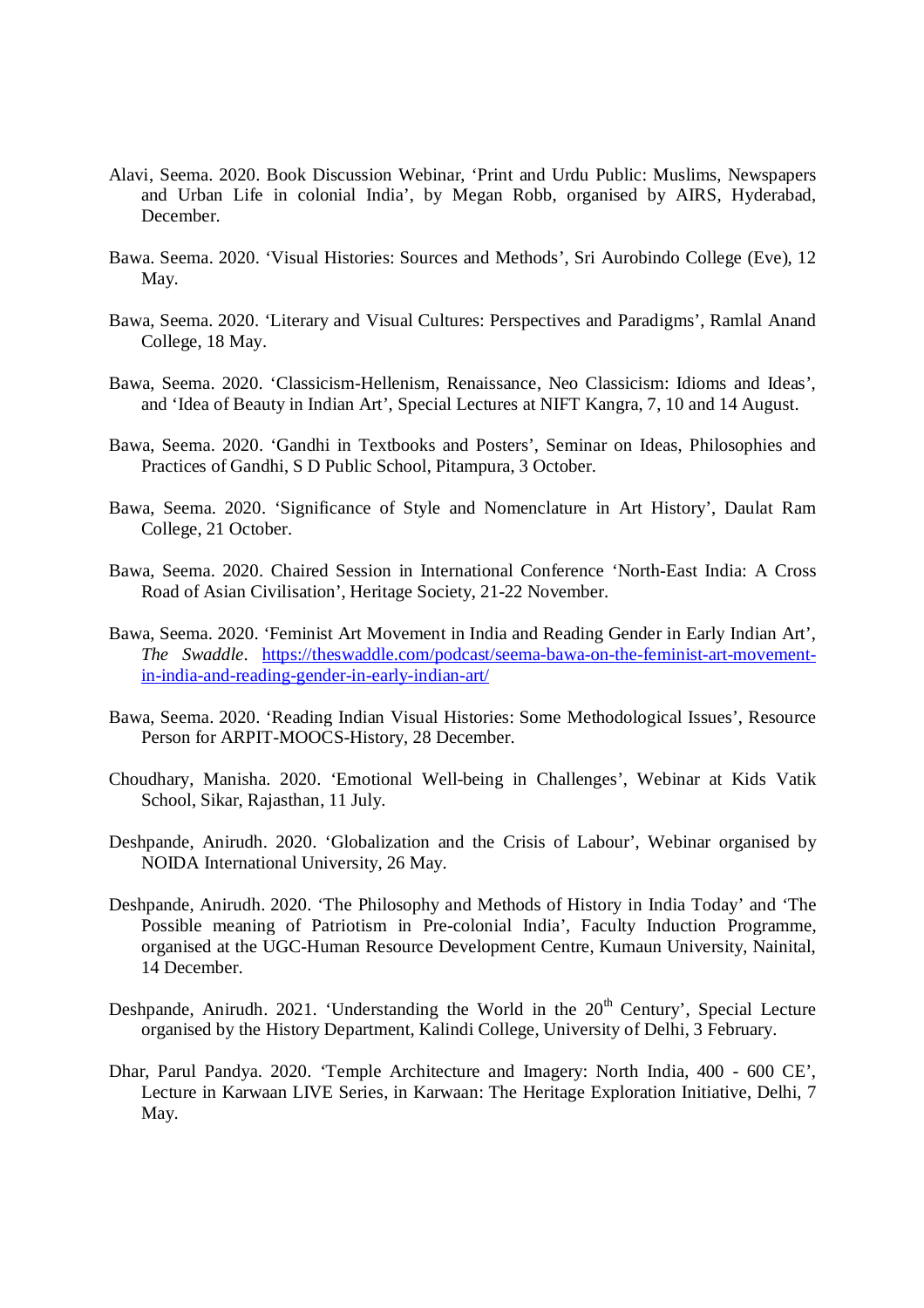https://www.youtube.com/watch?fbclid=IwAR0t1dO1yvidoutPUNA6bagsy7xhk3qrs1xd5C dXXPRtTIyLpyF4zYvigY8&v=M1RUpdYs3dM&feature=youtu.be

- Dhar, Parul Pandya. 2020. 'Art in Translation: Icons and Narratives across the Indian Ocean', Lecture in Voyages into the Past: AtitaPravaha, Presidency University Calcutta Students' Initiative, 11 September.https://www.youtube.com/watch?v=EJROxsTOdGA
- Gupta, Charu. 2020. 'Gender and Modern Indian Historiography', Invited Web Talk, Lecture Series Programme, Qafila Foundation. 22 July. https://www.facebook.com/Qafilafoundation/videos/340622564008089/?sfnsn=wiwspmo&e xtid=aDYcxaQyrd9kM3fF&d=n&vh=e
- Gupta. Charu. 2020. 'NayeStrotaurSwar: Striaur Hindi Print Sanskriti' [New Sources and Voices: Women and Hindi Print Culture] [in Hindi], Invited Web Talk, Gender and Literature Series, Hindi Kavita Facebook Page, 25 August. https://www.facebook.com/HindiKavitaPage/videos/666248230758095
- Gupta, Charu. 2020. 'Gender, Sexuality and Print Culture in 19<sup>th</sup> Century India', Podcast: Conversation with Shrishti Malhotra on my Work, *The Swaddle*, 19 November. https://theswaddle.com/podcast/dr-charu-gupta-on-gender-and-print-culture-in-19th-centuryindia/
- Gupta, Charu. 2021. 'Sexual Harassment and Academia in India', Lecture, Gender Sensitization Committee and Seminar Committee, Department of History, University of Delhi, 27 January.
- Jain, Shalin. 2020. 'City of Commerce: Medieval Delhi', organised by the Department of History, Deshbandhu College, University of Delhi, 31 August.
- Jain, Shalin. 2020. Resource Person in 'Virtual Workshop on Collating History Resources for Teachers in Higher Education',organised by National Resource Centre for Education (NRCE) National Institute for Educational Planning and Administration (NIEPA), New Delhi, 8-9 October.
- Jain, Shalin. 2020. 'Ardhakathanak: The Life and Times of a Seventeenth Century Jain Merchant',organised by All India Digamber Jain Heritage Preservation Organization, New Delhi, 22 November.
- Jain, Shalin. 2021. 'Some Facets of Medieval Indian Culture and Architecture', Lecture as Resource Person in the Foundational Training Programme of ITS (Indian Telecommunication Service) and P&T & BWS Group 'A' Govt. of India, Haryana Institute of Public Administration (HIPA) Gurgaon, 19 January.
- Kumar, Sajjan. 2020. 'Any Aspect Related to the History & Culture of Haryana', Convener of Fifth Annual Online Conference organized by HHC, 25–26 December*.*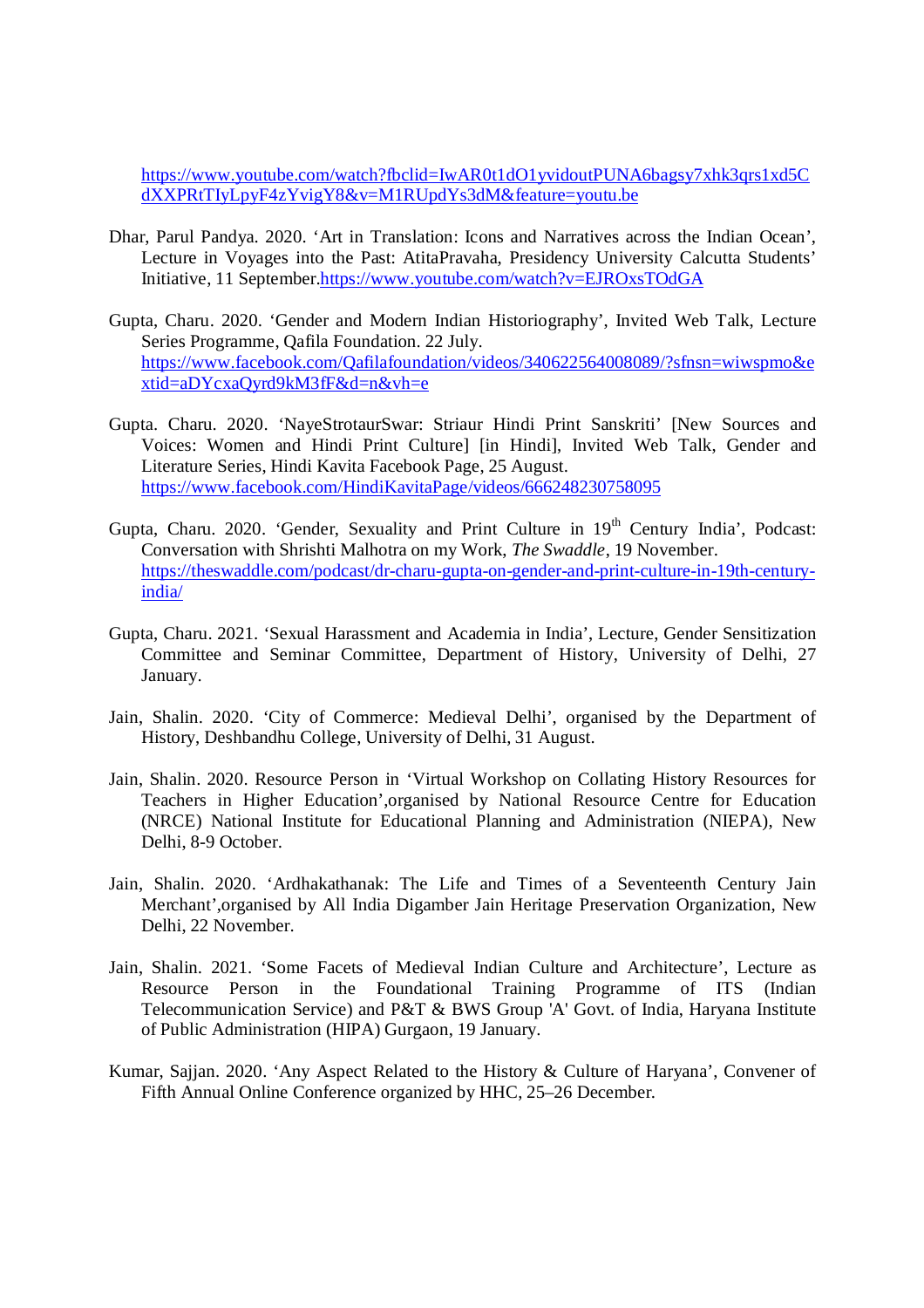- Kumar, Sajjan. 2020. 'Harappan site Rakhigarhi: New Perspective', Lecture as Resource Person, organized by Department of History Ch. Bansi Lal Govt. College, Loharu (Haryana), 7 March.
- Kumar, Sajjan. 2020. 'Scope of History for Completion of Graduation or Post Graduation', Lecture as Resource Person, organized by Department of History Ch. Bansi Lal Govt. College, Loharu (Haryana), 7 March.
- Kumar, Sajjan. 2020*.* 'Haryana Archaeology in Retrospect: Protohistory-Archaeology of the Harappan Civilisation', National Webinar/Conference organized by Department of History & Archaeology, Chaudhary Devi Lal University (CDLU), Sirsa (Haryana), 29 April.
- Kumar, Sajjan. 2021. 'Introduction of Archaeology & Prospects in Archaeology',Lecture as Resource Person, organized by Department of History, Kanya MahadyalayaKharkhoda, Sonipat (Haryana), 2 February.
- Kumar, Surendra. 2020. 'Struggle for Discrimination Free Space: Issues of Representation, Exclusion and Inclusion in Contemporary India', National Webinar organised by Dialogue for Academic Justice, 30 May.
- Kumar, Surendra. 2020. 'Science, Technology and Marginalised Sections: Scope and Opportunities in Contemporary India', National Webinar organised by Dialogue for Academic Justice, 13 June.
- Kumar, Surendra. 2020. 'Movements Against Discriminations: Autobiography of Dalits, Adivasis and African Slaves', National Webinar organised by Dialogue for Academic Justice, 20 June.
- Kumar, Surendra. 2020. 'Reservation, Roster and Representation: Challenges and Opportunities', National Webinar organised by Dialogue for Academic Justice, 22 June.
- Kumar, Surendra. 2020. 'Higher Education in India: Accessibility, Equity and Exclusion', National Webinar organised by Dialogue for Academic Justice, 26 June.
- Kumar, Surendra. 2020. 'Gender Identity, Language and Technical Terminology: Challenges and Opportunities', Two Day National Webinar in Collaboration with University of Rajasthan and CSTT, MHRD, GOI, 27-28 July.
- Kumar, Surendra. 2020. Resource Person, Inter/Multi-Disciplinary Refresher Course, organised by UGC-HRDC, Dr.HarisinghGour University, Sagar, 6-19August.
- Kumar, Surendra. 2020. Resource Person, Virtual Workshop on Collating History Resources for Teachers in Higher Education, organised by National Resource Centre for Education at NIEPA, 8-9 October.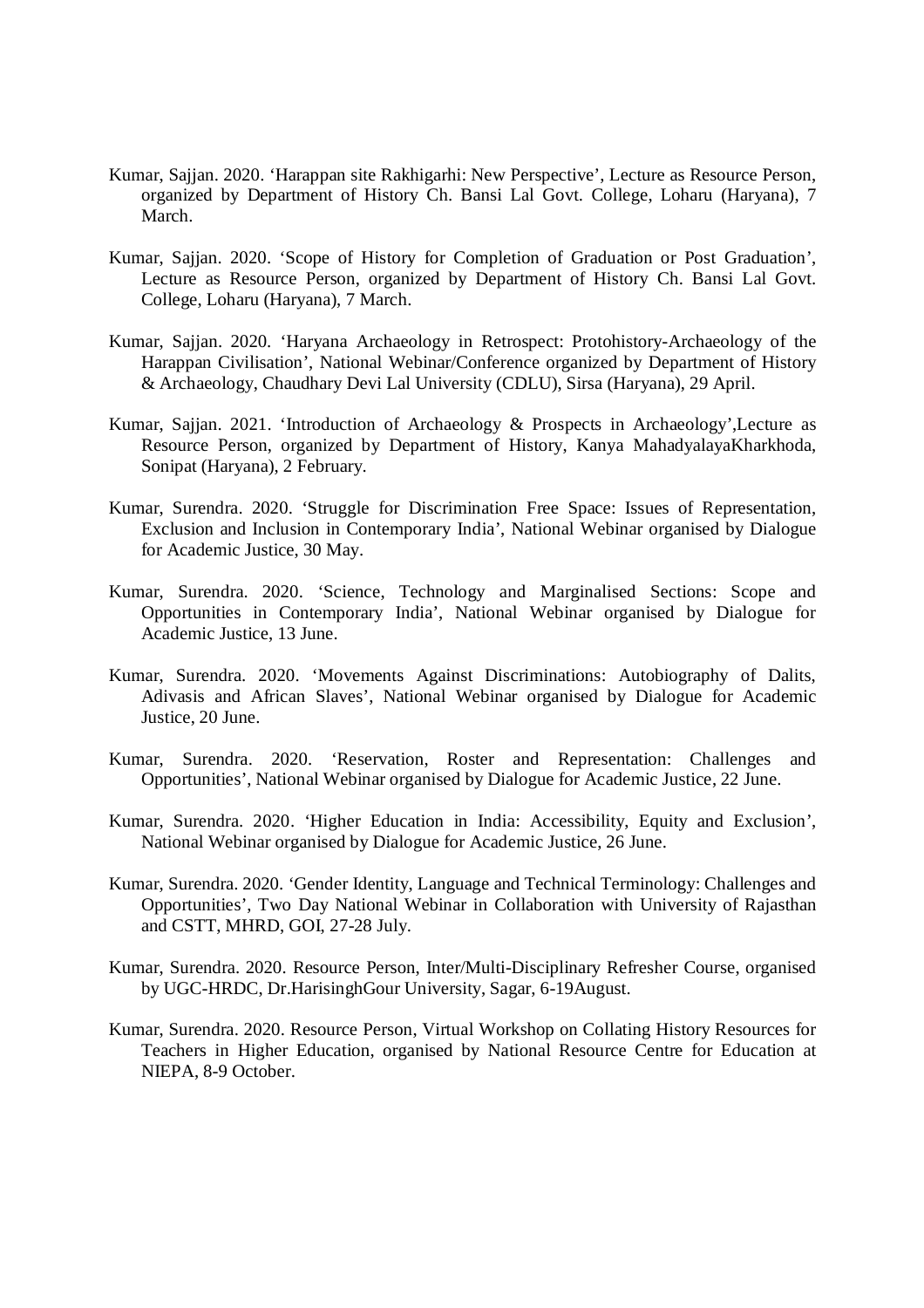- Kumar, Surendra. 2020. 'Role of Literature in Empowerment of Marginalised Section with Reference to TextAnnihilation of Caste', Felicitation of Meritorious Students, AJAK, Churu, Rajasthan, 4 November.
- Kumar, Surendra. 2021. Resource Person, 'Dialogue with Dr. B.R. Ambedkar: Critical Reflection for Social Science Discourse', Short Term Course organised by UGC-HRDC, Dr.HarisinghGour University, Sagar, 21 January.
- Misra, Sanghamitra. 2020. 'The "tribe" as State Effect: The Genealogy of a Category', Invited Lecture at the Faculty Development Programme on New Perspectives in the History of North East India, Rajiv Gandhi University, Itanagar*,* Arunachal Pradesh, 4 August.
- Misra, Sanghamitra. 2020. 'Primitivism, Ethnogenesis and the Ecology of British Imperialism: Writing Histories of North East India', Invited Lecture at the Refresher Course in History, HRDC, Gauhati University, 7 October.
- Rai, Santosh Kumar. 2020. 'History in Changing Political Environment', in online One Week Faculty Development Programme (13<sup>th</sup> to 19<sup>th</sup> July, 2020) on 'Emerging Trends of Pedagogy in Language, Literature and Social Sciences', Shyama Prasad Mukherji College, University of Delhi,18 July.
- Rai, Santosh Kumar. 2020. 'Gandhi: The Man and His Times,' Organized by History Society, Hansraj College, University of Delhi, 5 October.
- Rai, Santosh Kumar. 2021. 'Mahatma Gandhi and Vision of India as a Nation', Lecture as Resource Person in the Foundational Training Programme of ITS (Indian Telecommunication Service) and P&T & BWS Group 'A' Govt. of India, Haryana Institute of Public Administration (HIPA) Gurgaon, 14 January.
- Rai, Santosh Kumar. 2021. 'Gandhi:The Mahatma in Historiography', Lecture as Resource Person in the Faculty Development Programme'Gyan Ganga' organized by the Department of History,Samrat Prithvi Raj Chauhan Govt. College, Ajmer and Education Commissionerate, Jaipur, 21 January.
- Sahu, Bhairabi Prasad. 2020.'The Making of Regions in Indian History', Distinguished Lectures in Karvaan online series, 5 September.
- Sahu, Bhairabi Prasad. 2020. 'Appreciating Caste Society in the Regional Context of Odisha: Perspectives from the *Lakshmi Purana'*, Textual Live of Caste, seminar organised by CSDS, Delhi, 14 (7-18) December.
- Shah, Shalini. 2020. 'Women in Indian Mythology', Webinar at Indraprastha College, Delhi University, 12 October.